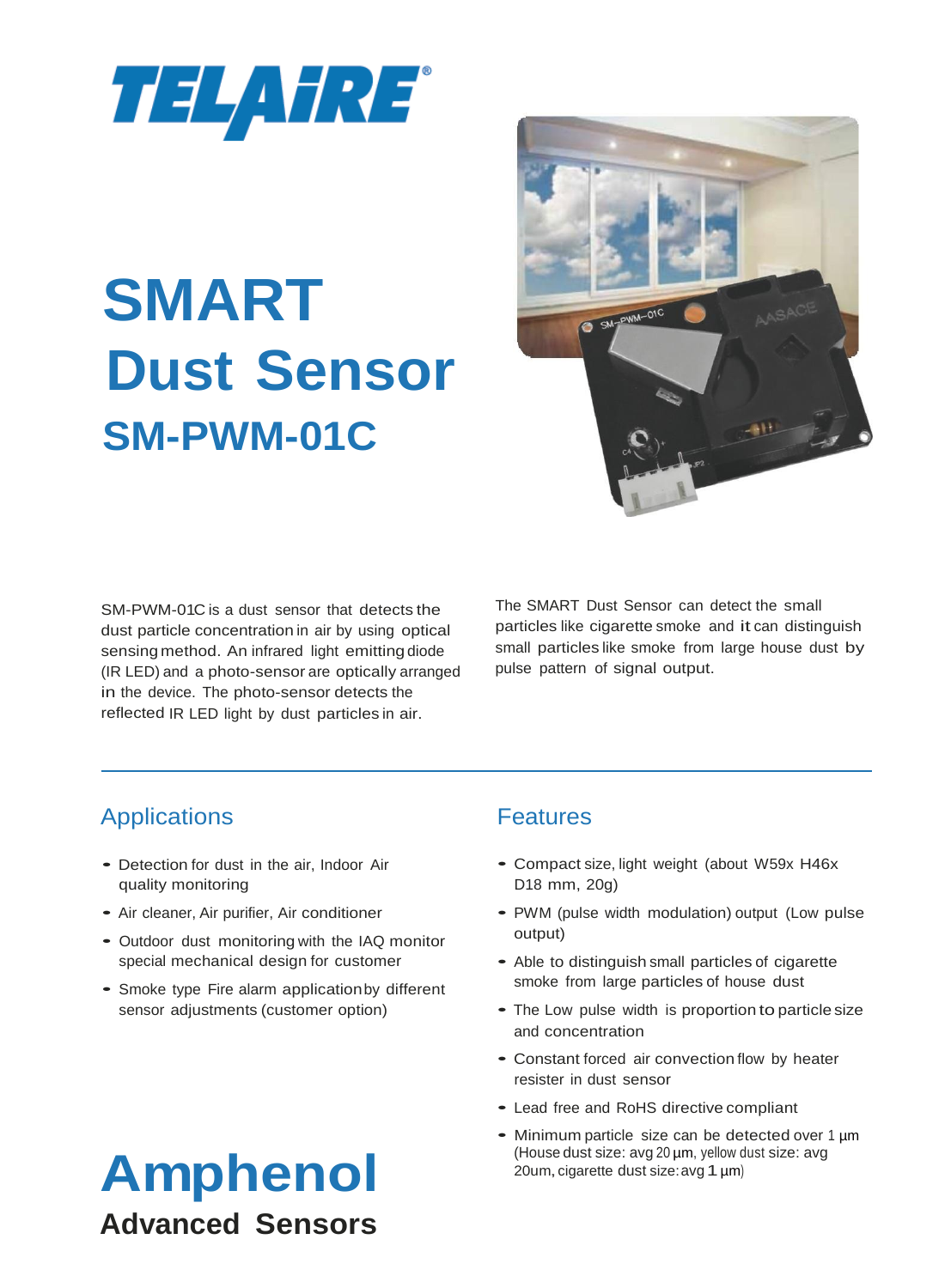# SMART Dust Sensor Specifications

# Electrical Characteristic

#### Absolute Maximum Ratings

| Parameter             | Symbol | Rating           | Unit |
|-----------------------|--------|------------------|------|
| Supply voltage        | Vcc.   | $-0.3$ to $+7.0$ | v    |
| Operating temperature | Topr   | $-10$ to 60      | °C   |
| Storage temperature   | Tstg   | $-30$ to 80      | °C   |

#### Operating Supply Voltage and Signal Output (Ta=25 °C)

| Parameter              | Symbol     | Rating                                    | Unit |
|------------------------|------------|-------------------------------------------|------|
| Supply voltage         | <b>Vcc</b> | $DC 5 \pm 5\%$<br>Ripple <100mV           | v    |
| Current<br>Consumption | lcc        | $<90 \pm 10\%$                            | mA   |
| Signal output          | P1,P2      | Negative Logic <sub>Pulse</sub><br>output |      |
| Power up time *        |            | 90x2                                      | Sec  |
|                        |            |                                           |      |

\*1. Input impedance 200 kn, Pull-Up 10 kn, recommend 30 sec moving average of output signal

\*2. To stabilize heater resister and air flow in dust sensor

#### Recommend Operating Temperature/Humidity

| Parameter                    | Rating                                                | Unit    |
|------------------------------|-------------------------------------------------------|---------|
| Operating Temp./<br>Humidity | $-10^{\circ}$ C – 45 $^{\circ}$ C.<br>$< 85\%$ RH $1$ | °C, %RH |

\*1. Dust sensor can detect the micro size water droplet, like fog and mist, as particles.

*Do not use the dust sensor in high humidly environments* as *the humid air is under submicron size and the dust sensor cannot differentiate this.*



#### Internal Schematic



P1: small particle (1~2 µm),

P2: large particle (3 ~10 µm)

• SM-PWM-01C dust sensor cannot count particles or measure quantitatively; the size is only for reference.

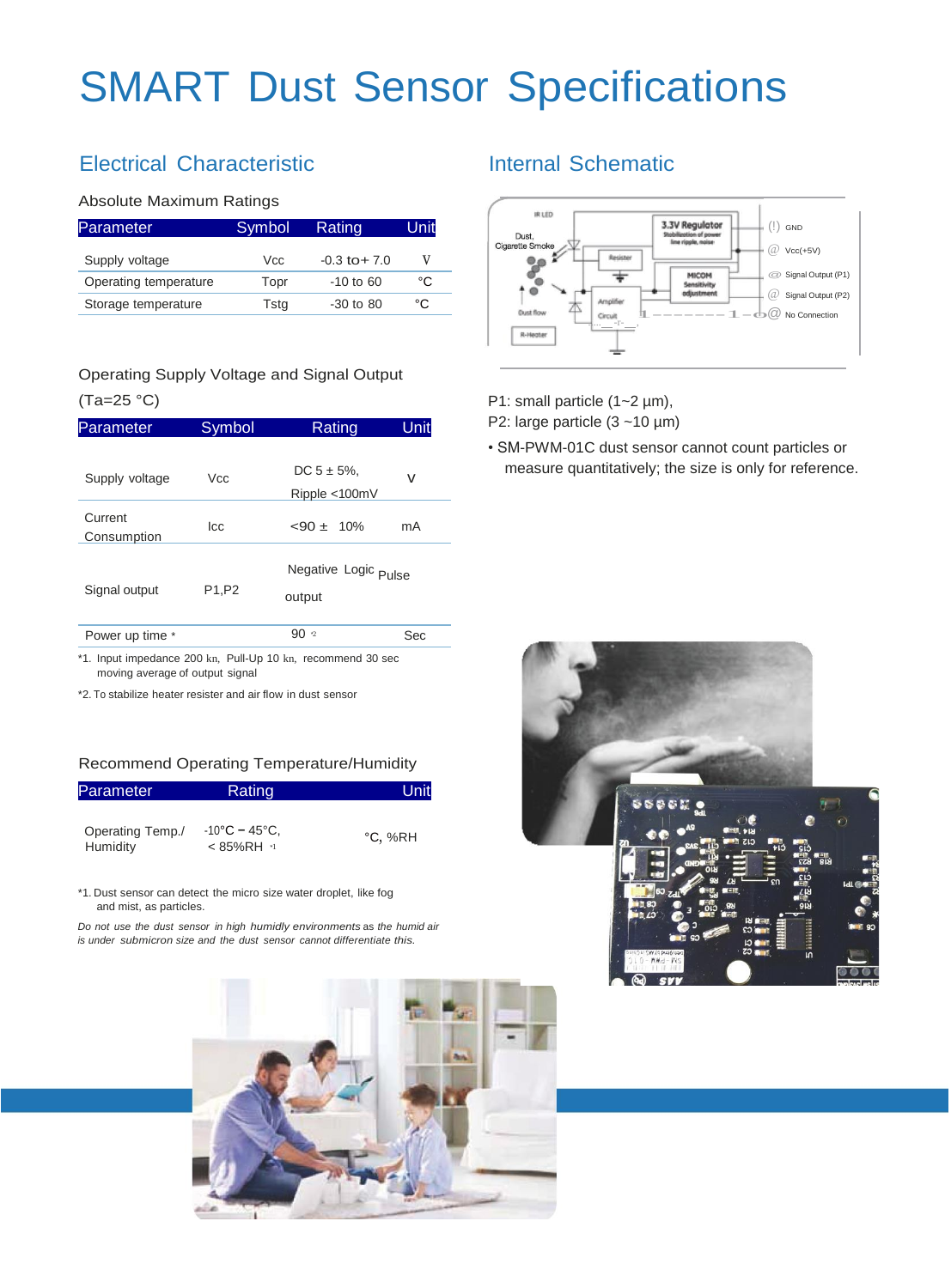### **Connector**

#### Standard connector (SM-PWM-01C)

| Connector<br>Part No. | Symbol     | <b>Description</b> | Maker                                          |
|-----------------------|------------|--------------------|------------------------------------------------|
| Connector             | A2512WR-5P | 2.5 <sub>mm</sub>  | http://www.cjt.cn/Prod<br>uct Details.asp?P ID |
| Housing               |            | Pitch              | $=43$                                          |
| Terminal              |            |                    |                                                |



#### Pin Configuration

| <b>Number</b> |                | Symbol<br><b>Pin Description</b>      |
|---------------|----------------|---------------------------------------|
|               |                |                                       |
| 1             | <b>GND</b>     | Ground, Connect with System ground    |
| 2             | P <sub>2</sub> | Low pulse Signal output (P2) of large |
|               |                | Particle, active low                  |
| 3             | <b>Vcc</b>     | Input Supply voltage                  |
| 4             | P <sub>1</sub> | Low pulse Signal output (P1) of       |
|               |                | Small particle, active low            |
| 5             | <b>RX</b>      |                                       |
|               |                |                                       |

• Please refer the drawing for pin sequence.

• For P1 and P2, Do not need to external pull up re-Sister, Internal pull up resistor is 10K.